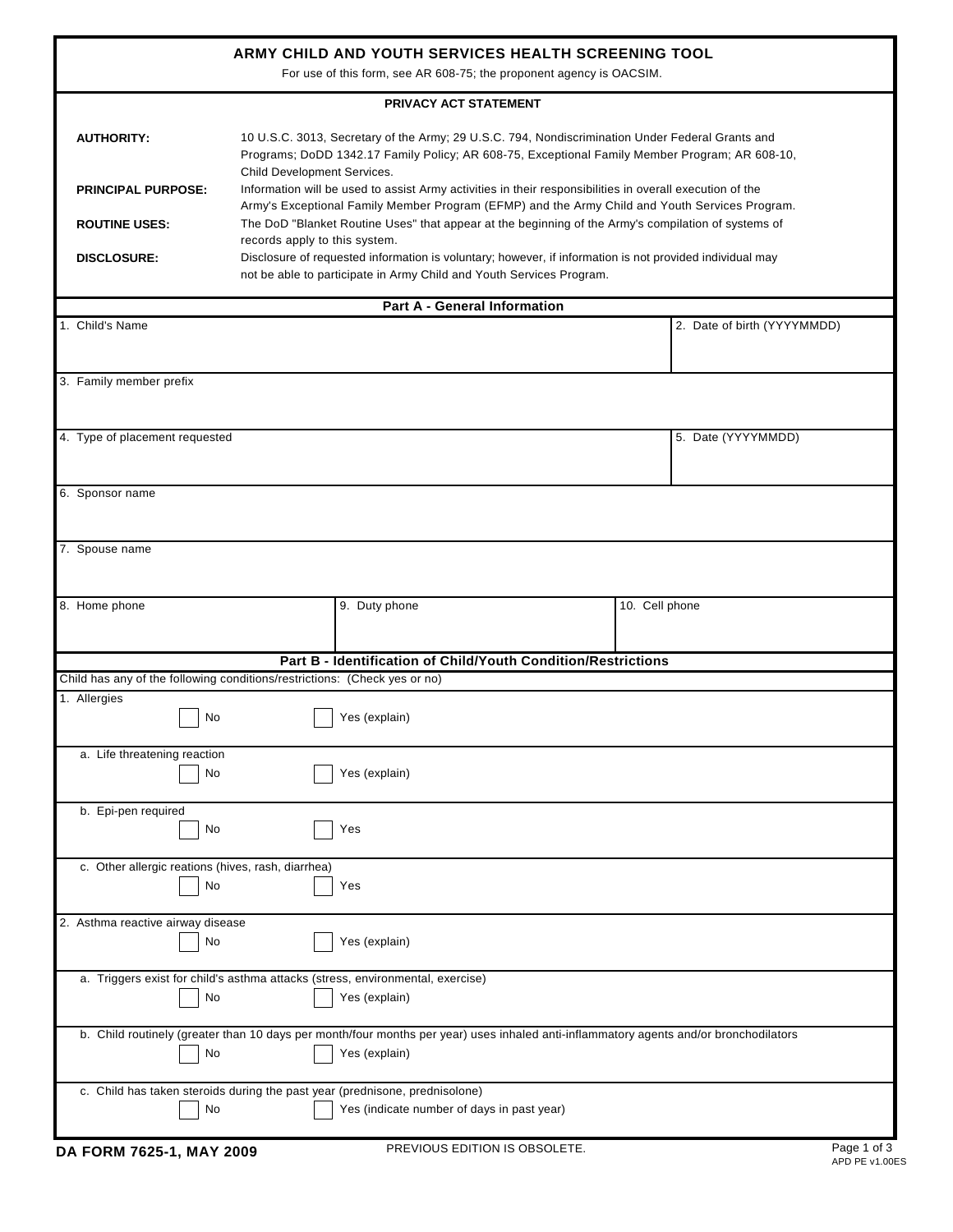|                                                                                          | d. Child has experienced unconsciousness or seizures associated with asthma attacks                           |
|------------------------------------------------------------------------------------------|---------------------------------------------------------------------------------------------------------------|
|                                                                                          |                                                                                                               |
| No                                                                                       | Yes (explain)                                                                                                 |
|                                                                                          |                                                                                                               |
|                                                                                          | e. Child required an urgent visit to emergency room or clinic for acute asthma within the last 12 months      |
| No                                                                                       | Yes (indicate number of visits in the past year)                                                              |
|                                                                                          |                                                                                                               |
| f. Child has been hospitalized for asthma related condition in the past six months       |                                                                                                               |
| No                                                                                       | Yes (explain)                                                                                                 |
|                                                                                          |                                                                                                               |
| 3. Attention Deficit Disorder (ADD)                                                      |                                                                                                               |
| No                                                                                       | Yes                                                                                                           |
|                                                                                          |                                                                                                               |
|                                                                                          |                                                                                                               |
| a. ADD with hyperactivity                                                                |                                                                                                               |
| No                                                                                       | Yes                                                                                                           |
|                                                                                          |                                                                                                               |
| b. Is not well controlled with medication                                                |                                                                                                               |
| No                                                                                       | Yes (not well controlled)                                                                                     |
|                                                                                          |                                                                                                               |
| c. Behavioral/conduct concerns                                                           |                                                                                                               |
|                                                                                          |                                                                                                               |
| No                                                                                       | Yes (explain)                                                                                                 |
|                                                                                          |                                                                                                               |
| 4. Autism                                                                                |                                                                                                               |
| No                                                                                       | Yes                                                                                                           |
|                                                                                          |                                                                                                               |
|                                                                                          | 5. Behavioral/conduct concerns (for example, oppositional defiant disorder, anxiety disorder, school phobias) |
| No                                                                                       | Yes (explain)                                                                                                 |
|                                                                                          |                                                                                                               |
|                                                                                          |                                                                                                               |
| 6. Blindness/visual problems                                                             |                                                                                                               |
| No                                                                                       | Yes (explain)                                                                                                 |
|                                                                                          |                                                                                                               |
| 7. Diabetes                                                                              |                                                                                                               |
| No                                                                                       | Yes (explain)                                                                                                 |
|                                                                                          |                                                                                                               |
|                                                                                          |                                                                                                               |
| 8. Emotional problems that require care by a psychiatrist, psychologist or social worker |                                                                                                               |
| No                                                                                       | Yes (explain)                                                                                                 |
|                                                                                          |                                                                                                               |
| 9. Epilepsy                                                                              |                                                                                                               |
| No                                                                                       | Yes (explain)                                                                                                 |
|                                                                                          |                                                                                                               |
| 10. Hearing problems                                                                     |                                                                                                               |
|                                                                                          | Yes (explain)                                                                                                 |
| $\operatorname{\mathsf{No}}$                                                             |                                                                                                               |
|                                                                                          |                                                                                                               |
| 11. Heart problems                                                                       |                                                                                                               |
| $\operatorname{\mathsf{No}}$                                                             | Yes (explain)                                                                                                 |
|                                                                                          |                                                                                                               |
| 12. Kidney problems                                                                      |                                                                                                               |
| $\operatorname{\mathsf{No}}$                                                             | Yes (explain)                                                                                                 |
|                                                                                          |                                                                                                               |
| 13. Speech/language delay                                                                |                                                                                                               |
|                                                                                          |                                                                                                               |
| No                                                                                       | Yes (explain)                                                                                                 |
|                                                                                          |                                                                                                               |
| 14. Physical disability                                                                  |                                                                                                               |
| $\operatorname{\mathsf{No}}$                                                             | Yes (explain)                                                                                                 |
|                                                                                          |                                                                                                               |
| 15. Dietary restrictions                                                                 |                                                                                                               |
| $\operatorname{\mathsf{No}}$                                                             | Yes (explain)                                                                                                 |
|                                                                                          |                                                                                                               |
|                                                                                          |                                                                                                               |

*DA FORM 7625-1, MAY 2009*